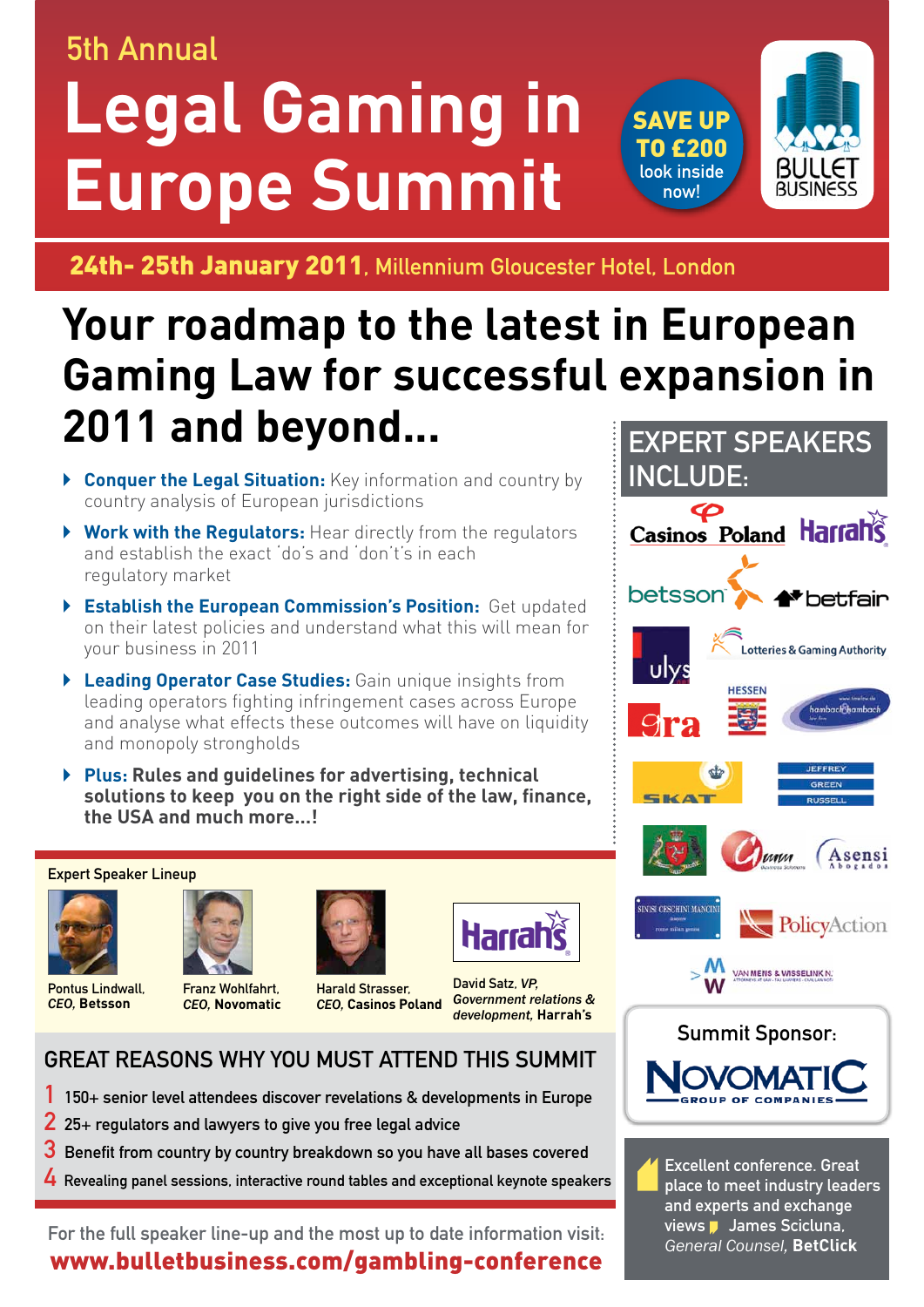### **Book now for this proven highlight of the Gaming Industry calendar**

**There's really only one way to describe the European gambling and gaming industry's regulatory landscape at present:** it's a mess. **With a multitude of legal battles, blurred legislation and a distinct lack of harmonization across the continent, trying to do business – and plan for the future – is tough.** 

The industry is just now realising what regulation means. Being regulated by one offshore regulator is fun – but unrealistic **Gigi Levy, CEO, 888** 

#### **The one certainty is that the regulatory sands are shifting.**

And that could be excellent news. With individual countries identifying regulation as a well-timed source of climb-out-of-recession taxes, the revenue potential for our industry is, frankly, huge.

But how are you supposed to prepare effectively for the unknown? Europe remains a challenging market for many businesses even before you take into account the momentum that is now building steadily towards pan-European regulation. Trying to keep up-to-speed with the ever-changing multitude of possibilities, let alone assess the implications for your business, is an essential yet frustrating necessity.

At **Bullet Business**, the dozens of gaming executives we speak to day-in-day-out, have been telling us: "We need an industry event that's focused firmly on the changing regulatory landscape. Legal issues are a HUGE priority for us right now!"

You ask. We deliver. And this is why the **Legal Gaming in Europe Summit 2011** is in its 5<sup>th</sup> blockbusting year and is a must-attend for everyone who is looking beyond the saturated markets to size up their business prospects in countries where the tide is turning in favour of legitimate online gaming and gambling.

**This is the established event that brings the entire industry together to discuss the hottest topics - with a Summit Agenda that helps you shape and fine-tune a more lucrative front-running strategy!**

When investigating new European markets, it's essential to have authoritative business intelligence that drills down into:

- $\triangleright$  The full range of licensing models that are in place
- $\blacktriangleright$  Products that can be legally offered
- ` Current and future taxation frameworks
- $\triangleright$  Competitor activity
- ▶ Growth potential

The Summit will give you all this information – delivering a complete European overview – quickly, succinctly, and with valuable data you won't find anywhere else. And underpinning everything you learn is the hard fact that moving into a new territory is never a simple process: it takes time, money and meticulous attention to detail.

In such a high-stakes game, a single miscalculation means your business could find itself entangled in a replay of the failed five-year court battle that resulted in Betfair and Ladbrokes' failure to topple De Lotto's Dutch monopoly. No-one wants that to happen, which is why this year's Agenda will makes sure you are properly prepared for 2011. Quite simply, we'll give you a powerful, fast-track alternative to many hours of tedious desk research.

Take part in the Summit to be sure of the current, pertinent information you need direct from regulators and legal gaming professionals.

#### **Timed to coincide with ICE**

As always, the Legal Gaming in Europe Summit 2011 will take place to compliment your attendance at ICE. You'll be able to go directly from the closing session of the Summit to the opening events at ICE on 25th January 2011 - maximizing your time & productivity out of the office.

Here's just a taste of what's in store:

- European Jurisdictions Outlook: Country-by-country analysis of the latest developments in liquidity, tax, licensing, product offerings and responsible gaming for established and emerging markets
- Country close-ups: Including France, Germany, Denmark and the USA, with the latest news on the moves to finally legalise and regulate webbased gaming
- Work with the Regulators: What do individual jurisdictions currently require? Ensure you don't breach code and establish the exact do's and don'ts from one country to another
- Latest EC developments: Hear direct from the people who really know about the European Commission's stance (and time-frame) on the future for a pan-European regulatory model
- Leading Operator Case Studies: Fascinating insights from operators who are fighting infringement cases across Europe. With information that enables you to assess the significance these outcomes will have on liquidity and monopoly strongholds

With this year's speaker line-up including prominent industry figures from Betsson, Betfair, Harrah's, and regulators from Germany, Denmark, Norway and the Isle of Man, to name but a few, the individual sessions will come together as a roadmap designed to will help you pinpoint specific, lucrative markets where your business can prosper and thrive.

Best forum to meet with market leaders and professionals to feel out regulatory trends in the industry Julius Csorba, **Penta Investments**

If you've attended any of our four previous sell-out events, you'll know this is an event with a proven pedigree. Quite apart from the vast amount of knowledge and expertise that is always on offer, there are other excellent reasons for making sure you're amongst the delegates in 2011:

- FREE LEGAL ADVICE Take advantage of having the leading industry gambling lawyers all in one place. Save time and legal bills by attending sessions and networking face to face.
- **INTERACT WITH KEY REGULATORS** Who else is in a better position to discuss pending legislation with you! Profit from the regulators' knowledge and initiate lasting relationships with people who really matter, and fundamentally guide your business strategy.
- EXCLUSIVE-HIGH LEVEL MEETINGS This Legal Gaming in Europe Summit 2011 is no anonymous expo. It' an exclusive high-level meeting. We target only the highest level industry figures to attend, and that means you are assured of meeting only the leading legal gaming minds. You'll make contacts with the best in the industry, hear first-hand experiences and learn the from the experiences of others when moving into new markets.
- TAKE AWAY INFORMATION YOU CAN APPLY IMMEDIATELY Leave with must-have market intelligence, knowledge and information you'll be hard pushed to find elsewhere – the knowledge you need to grow your business and mitigate risk.

The Legal Gaming in Europe Summit 2011 is your definitive guide to moving into lucrative new European markets without falling foul of the regulatory minefield.

If you're a serious player in gaming, you MUST join your peers at this event to keep abreast of the changing regulatory environment – and the steps you need to take to operate legally, expand into new markets and grow your business.

As always, places are selling out fast, and immediate booking is strongly recommended. Put the dates in your diary now – 24th – 25th January 2011 – and reserve your place without delay.

#### Register now to save £200. Go online at: www.bulletbusiness.com/gambling-conference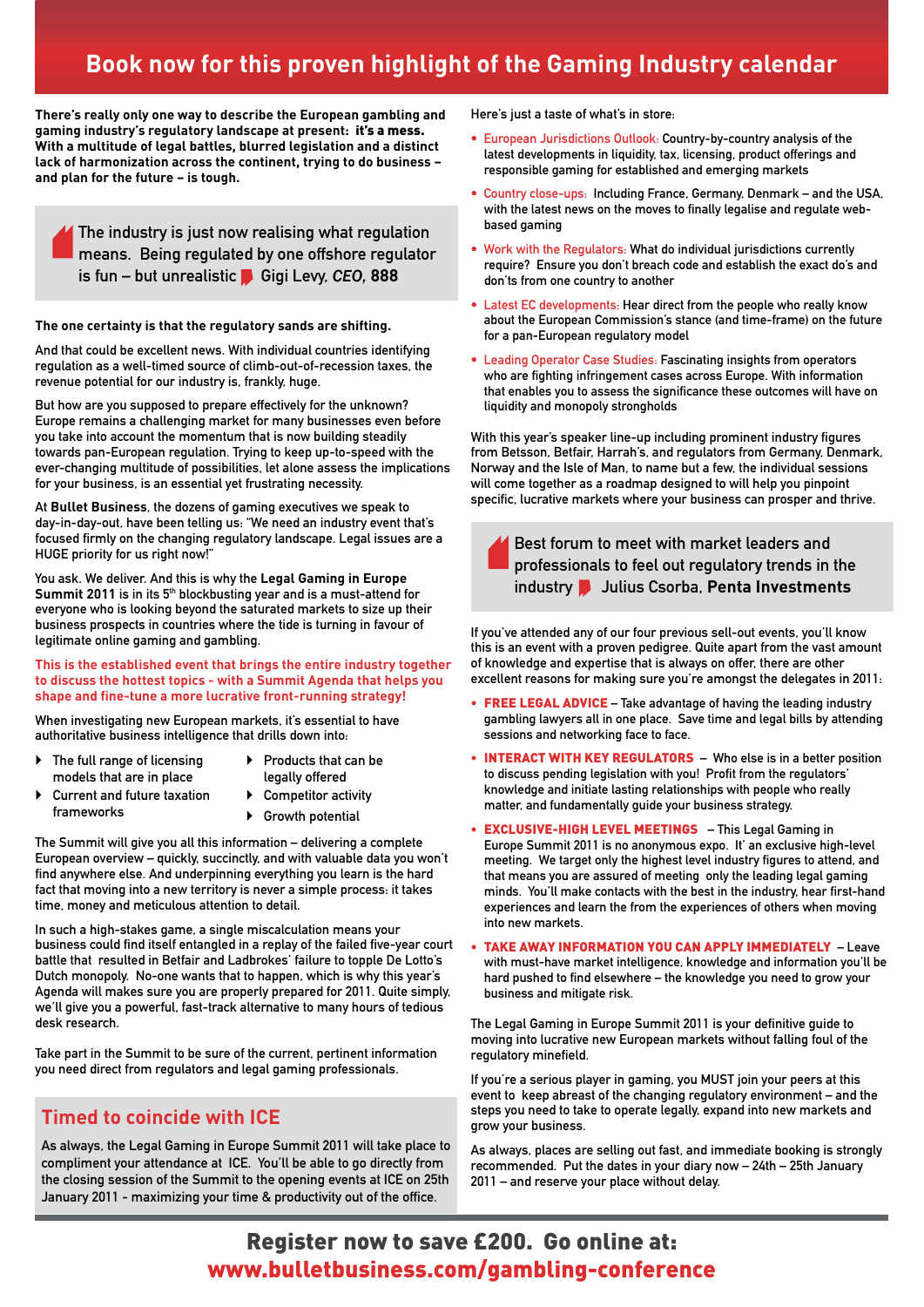### Your roadmap to the latest in European Gaming Law for successful expansion in 2011 and beyond

#### A note from the Chairman

In its 5th consecutive year, the Legal Gaming in Europe's agenda offers a comprehensive list of hot topics and expert speakers from the gambling and gaming industry.

You're guaranteed to gain essential insights and be truly ahead of the game at the end of this summit. With participation from operators, regulators, and legal professionals there'll be lively discussions and informative presentations. The opening sessions on the European Commission and the CEO's outlook will help you get the inside track on sentiments and what is happening in Europe.

This event really will cover all areas; evolving licensing systems, tax frameworks, product offerings, responsible gaming, feasibility of bilateral agreements, the list goes on… and I'll be on hand to ensure it all fits within the European regulatory framework. We'll be exploring all the regulations from across Europe and also be welcoming representatives from potentially lucrative growth gambling markets.

More than the learning, I look forward to the opportunity to meet and network with gambling industry leaders who are looking at the future of regulation. Although you can learn about legislation and regulation, cracking into emerging markets still depends on networking with the right people

and understanding key insights. On the eve of ICE, it's the chance to join the gambling industries leading figures to learn, do business and network. I hope to see you there.

> Birgitte Sand, Director,

Jason Chess Partner, Betting & Gaming Wiggin

Quirino Mancini, Partner SCM Partners

Jeffrey Green Russell

Danish Gaming Board

Wes Himes

Rahela Welp, Director, German Gaming Supervisory Authority

David Satz, VP. Government relations & development Harrah's



## Industry Leading Expert Speakers Include:







Atle Hamar, Director Gen, Norwegian Gaming & Foundation Auth



Justin Franssen Partner Van Mens Wesselink



Franz Wohlfahrt,

CEO, Novomatic

Nick Hawkins, Legal Director and Company



Clive Hawkswood

Sec, Danoptra



Signe Birne Director, Lotteries and Gambling Supervisory Inspection of Latvia



Steve Brennan, Director Isle of Man Gambling Supervision Commission



Daniel Walsh., Senior Director Govm' Affairs Greenberg Traurig



Petere Naessens Staff Member, Belgian Gaming Commission





Wes Himes Managing Partner Policy Action

Tim Philips Director of European

Public Affairs, Betfair





**Louisa Spiteri** Global Event Director – Bullet Business Tel: **+44 207 375 7245** Email: Louisa@bulletbusiness.com





Andre Wilsenach, CEO Alderney Gambling Control Commission



Joesph Borg, Director, Legal & Enforcement Malta Lottery and Gaming Authority



Santiago Asensi Partner Asensi Abogado



Wulf Hambach Partner Hambach & Hambach



Reserve Your Place Today - www.bulletbusiness.com/gambling-conference



Thibault Verbiest Partner

Ulys





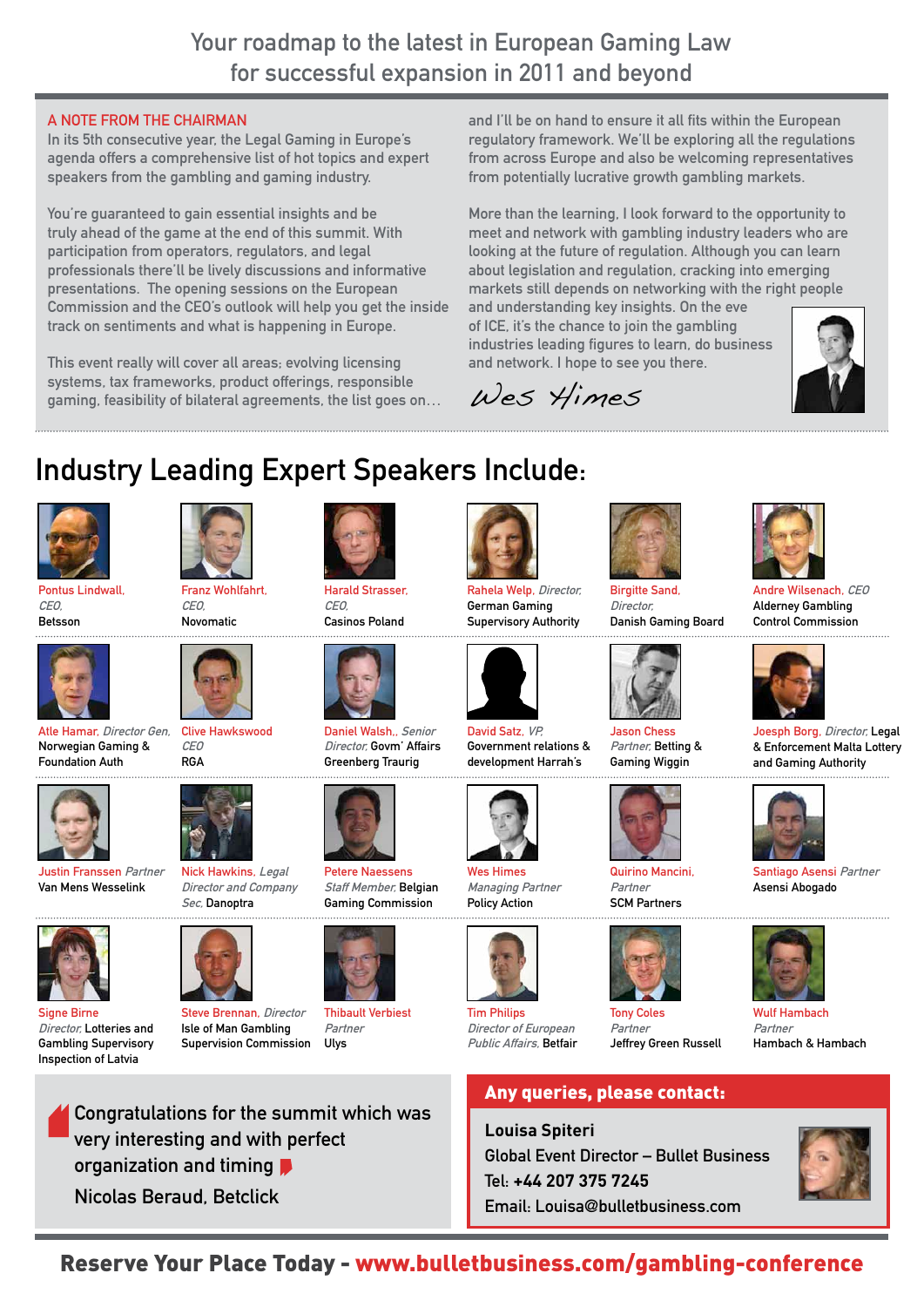## Your roadmap to the latest in European Gaming Law

European Commission and Leading Associations

#### **The Green Paper: the EU commission's first step to regulating the industry on a European level**

- Informative breakdown of EU strategies and assessment of how a harmonized pan-European regulatory framework can be devised
- Understand legislative solutions and critical decision making processes so your business can strategize to stay ahead of competition
- Recognize what these first steps mean for the gambling and gaming industry and what impact this will have upon the wider community

TBC European Commission representative Wes Himes, Managing Partner, Policy Action

#### **Associations and Organizations**

- Get the latest information on associations lobbying efforts in place across Europe and what this means for the growth of gaming
- Examine specifically the relationships associations are forming with operators and regulators to ensure European markets further open up
- Learn the opinions of leading industry associations on current regulation across Europe

Clive Hawkswood, Chief Executive, RGA Nick Hawkins, Legal Director and Company Sec, Danoptra

#### **Responsible Gaming**

- Identify what measures are being taken by regulators to ensure gaming is provided fairly to players
- Discover the standards of advertising and consumer protection which companies need to adhere to in order to get a license
- Understand how responsible gaming is being promoted and whether regulators do their job

Joseph Borg, Director Legal & Enforcement, Lottery and Gaming Authority – Malta

#### Operators Insights

#### **CEO Power Panel – exclusive viewpoints on global legislation and regulation**

- Obtain unique insights on the business challenges they're facing in the newly regulated markets including licensing issues, taxation and product offering
- Vibrant discussion on what developments they foresee happening in Europe with licensing allocations and liquidity pooling
- Get exclusive insights on what is happening in the US, Asia, Latin America and what it means to your business

Harald Strasser, CEO, Casinos Poland Pontus Lindwall, CEO, Betsson Franz Wohlfahrt, CEO, Novomatic

#### **Operator Panel – revealing sentiments from Operators fighting infringement cases across Europe**

- Discover operator attitudes towards the jurisdictions, what frameworks they are struggling with and the impact this is having on further growth
- Find out what lobbying action they're currently committed to and what they want to promote for the future of gaming
- Inside industry view point on the recent ECJ rulings and what effects these will have on upcoming cases

Tim Philips, Director of European Public Affairs, Betfair

#### Legislation in European **Jurisdictions**

#### **France: extensive country analysis**

In 2010 the first licenses for the French egaming market were issued. Find out how the 85% pay-out ratio and 8.5% tax on gross gaming revnues for sports betting, have impacted the non-monopoly operators

- What you need to know ARJEL legal obligations regarding white labelling and affiliate sites
- Find out what verticals have been successful for operators and what they expect for next year

#### **Regulated and Regulating Jurisdictions - examination of current jurisdictional standpoints**

- Learn how to remain legal in jurisdictions where you do business through specific regulatory analysis of developments and legislative changes
- Keep updated on key issues regarding licensing requirements, taxation, product offerings and responsible gaming so you're compliant with regulation
- Identify what measures are being taken to protect licensed operators so you know what expect when entering these markets

Petere Naessens. Staff Member. Belgian Gaming Commission

Quirino Mancini, Partner, **SCM Partners** Santiago Asensi, Partner, Asensi Abogados Thibault Verbiest, Partner, Ulys

Tony Coles, Partner, Jeffrey Green Russell

#### **Denmark: realities from the regulator**

The Danish government is set to issue its gambling bill at the beginning of 2011. Gain detailed information directly from the government to understand the key requirements when applying for a license and stay ahead of the competition

- Get up to date on the requirements and process to apply for a license to avoid wasting time and money when entering the market
- Make sure you know the tax frameworks in place so you understand how this will affect your business
- Understand Denmark's position on international liquidity for the poker network and how this will impact setting up in the jurisdiction
- Analyse the argument for the Danish government to keep all betting on horse racing within the monopoly and the possibility of legal challenges from operators to this decision

Birgitte Sand, Director, Danish Gaming Board

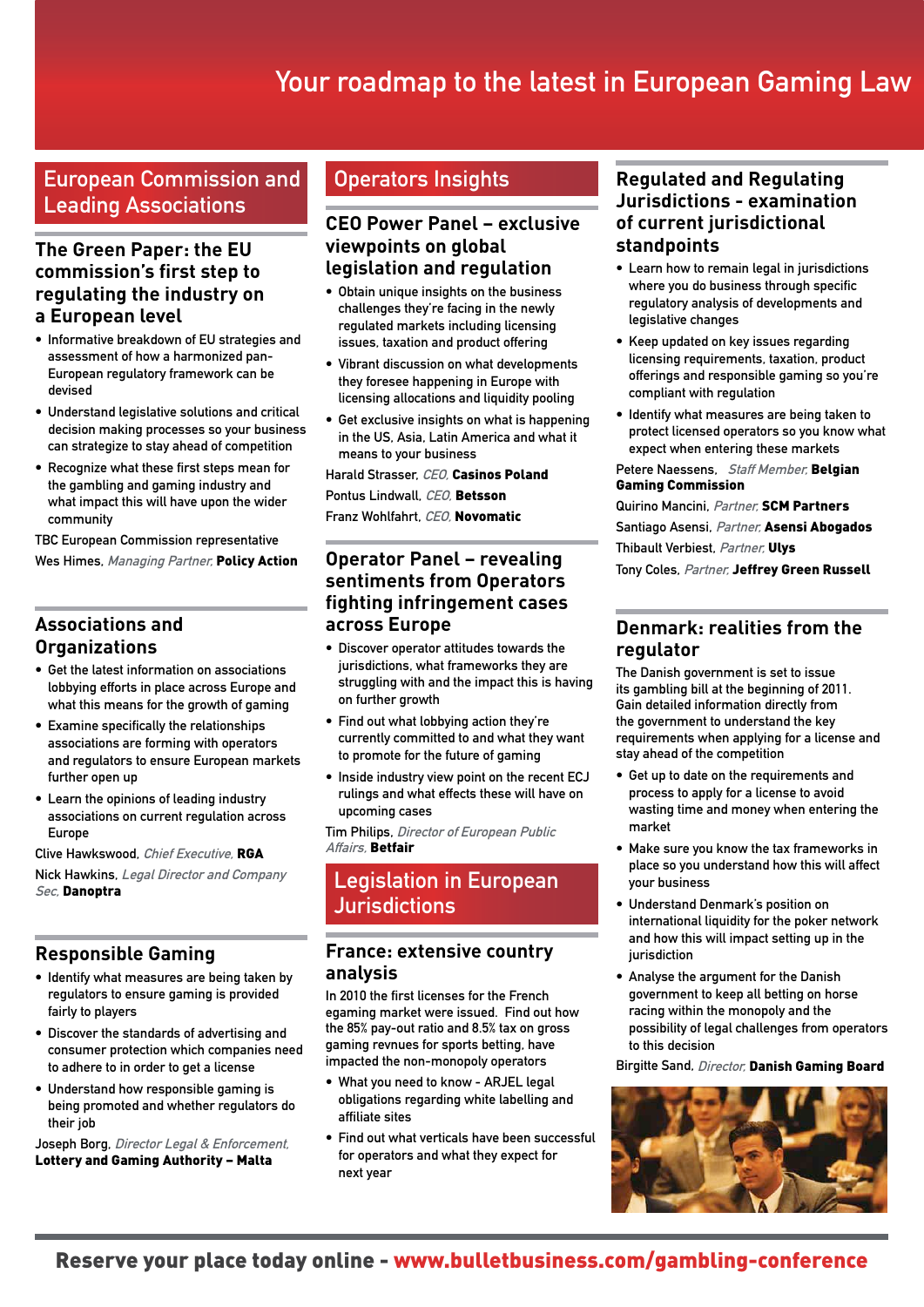## for successful expansion in 2011 and beyond...

#### **The role of the Independent Jurisdiction**

- In depth analysis on regulatory co-operation and anti-money laundering controls
- Gain practical information on licensing compatibility with other jurisdictions
- Keep up dated on their policies in respect of player protection, problem gambling and under-age gambling so you remain compliant

#### Andre Wilsenach, CEO, Alderney Gambling Control Commission

Steve Brennan, Director, Isle of Man Gambling Supervision Commission Phill Brear, Head of Gambling Regulation, Gibraltar Regulatory Authority

#### **Closed Jurisdictions – conquer the closed markets**

- Identify what influences the closed markets, recognize dangers you must avoid and analyse if you can take advantage of potential changes happening in these markets
- Learn about changes in law which concern on-line gambling, with specific reference to license requirements and taxation systems
- Learn what decrees are in place and the widening responsibilities and powers which enforce blocking financial movements and illegal websites
- Obtain updates on Latvia's Poker tournaments and information on the special taxation system, requirements for video monitoring systems and licenses.

Atle Hamar, Director General, The Norwegian Gaming and Foundation Authority

Signe Birne, *Director*, Lotteries and Gambling Supervisory Inspection of Latvia Wulf Hambach, Partner, Hambach & Hambach

#### **Germany: the government perspective on regulation**

- Understand the licensing process and investigate whether local offline operators will be favoured over online operators
- Examine the taxation requirements
- Stay at the forefront of change: how will the regulation of the market evolve and what can you do to ensure your business stays ahead

Rahela Welp, Gambling Supervision Department, Germany

#### Emerging Markets outside of Europe

#### **The USA**

Huge speculation surrounding the legislative push in the US to regulate internet gambling means that for the first time in a number of years global egaming companies are seriously considering moving back to the US. Find out what the future looks like and what you should prepare your business for

- Unique operator insight into what they see happening in the US regulatory and political landscape in 2011
- Hear what lobbying action is currently in place in the USA and what gains have been made towards a federal solution for regulation of internet poker
- Find out how larger states other than California, New Jersey and Florida are beginning to develop models for intrastate online poker. Discover what is involved with this legislation to prepare your business for market expansion

Dan Walsh, Senior Director of Governmental Affairs, Greenberg Traurig

David Satz, VP of Government Relations and Development, Harrah's

#### **Examination of other worldwide emerging markets**

- Analysis of recent developments in gaming regulation and underlying policy in international countries, India, Latin America, Australia.
- Receive guidance and information to assist with issues when considering worldwide markets.

#### Advertising, Finance & **Technology**

#### **Advertising**

- Legal advice on cross-border advertising, including TV, online portals, email, SMS. Discover what legal constraints are in place so you don't breach advertising code
- Understand ASA procedures to avoid pitfalls when planning your marketing campaign
- Take away examples of good and bad practices and learn how to circumvent disputes with the ASA

Jason Chess, Partner - Betting & Gaming, **Wiggin** 

#### **Finance Focus**

- Hear independent analysis on what sectors are really profiting from revenues when markets open up
- Discover revenue forecasts and gain information on the product offerings in the US market

#### **Technology & Software providers**

- Discover how new technologies are reshaping the industry and how technology providers are coping with European expansion
- Understand the importance of scale within the regulatory framework and which models work best with narrow liquidity pools
- Information on data protection and how to safeguard your product offering

#### **Interactive Roundtables & Key Networking Opportunities**



This conference is designed to help you maximize your networking opportunities and capitalize on the free legal advice from leading gaming experts.

Choose from many jurisdictions including;

France, Italy, Spain, Netherlands, Scandinavia, UK and many more…

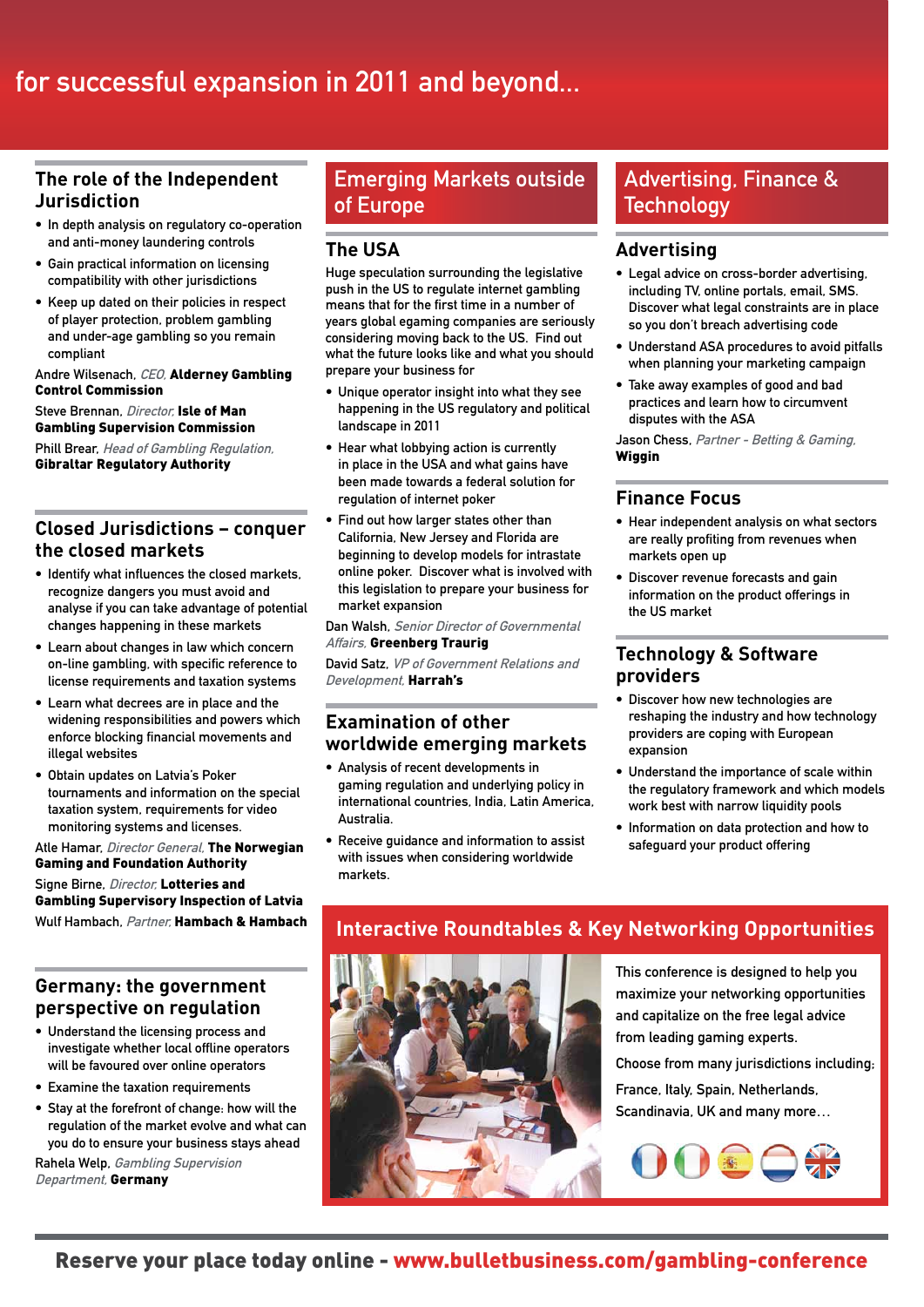## The World's Best Legal Gaming Networking **Opportunities**

### This is the who's who of the legal gaming industry

## Attendee Breakdown:



## Types of Companies:

- ` **Online & Mobile Providers**
- ` **Casinos**
- ` **Lotteries**
- ` **Law Firms**
- ` **Regulators**
- ` **Associations**
- **Suppliers** ` **Financial and Advisory Firms**

` **Technology and Software**

` **Payment Processors**

## Let's put it this way… Who's not attending!

All the major players will be at the show and so should your business. We guarantee that you will meet people who you can do business with.

Excellent organization and a very interesting conference. Giuseppe Pelle, Lottomatic Group

Excellent, a thoroughly enjoyable and worthwhile conference. Nick Hawkins, Danoptra

Great opportunity to make invaluable contacts and exchange experiences and knowledge. Andrew Tait, Mansion Group



## Excellent Sponsorship **Opportunities**

Do you have a service or product that will help operators work legally in the European market place? Do you provide legal advice? Perhaps you're a regulator with licences to offer? Or a tech provider who enables operators to deliver safe, secure and legal products across multiple jurisdictions? Do you want to promote your commitment to responsible gaming? If so then the 2nd Legal Gaming in Europe summit is the perfect marketplace to do business!

#### Branding opportunities available include:

- ` **Host interactive round table sessions with core clients and prospects**
- ` **Speaking opportunities**
- ` **Branded as 'Summit Sponsor'**
- ` **Seat drop of your company literature**
- ` **Insertion of company literature into delegate pack**
- ` **Logo to appear on event webpage, seeing approximately 100,000 click troughs throughout the websites life**
- ` **Logo to appear on display advertising, direct mail marketing pieces sent out by Bullet Business**
- ` **Logo to appear on general conference signage in the conference room**
- ` **Advert in showguide … and much more!**

If you want to meet with senior decision makers from the gambling and gaming industry then contact Ben Satchwell today at:

#### ben@bulletbusiness.com



Reserve Your Place Today Online - www.bulletbusiness.com/gambling-conference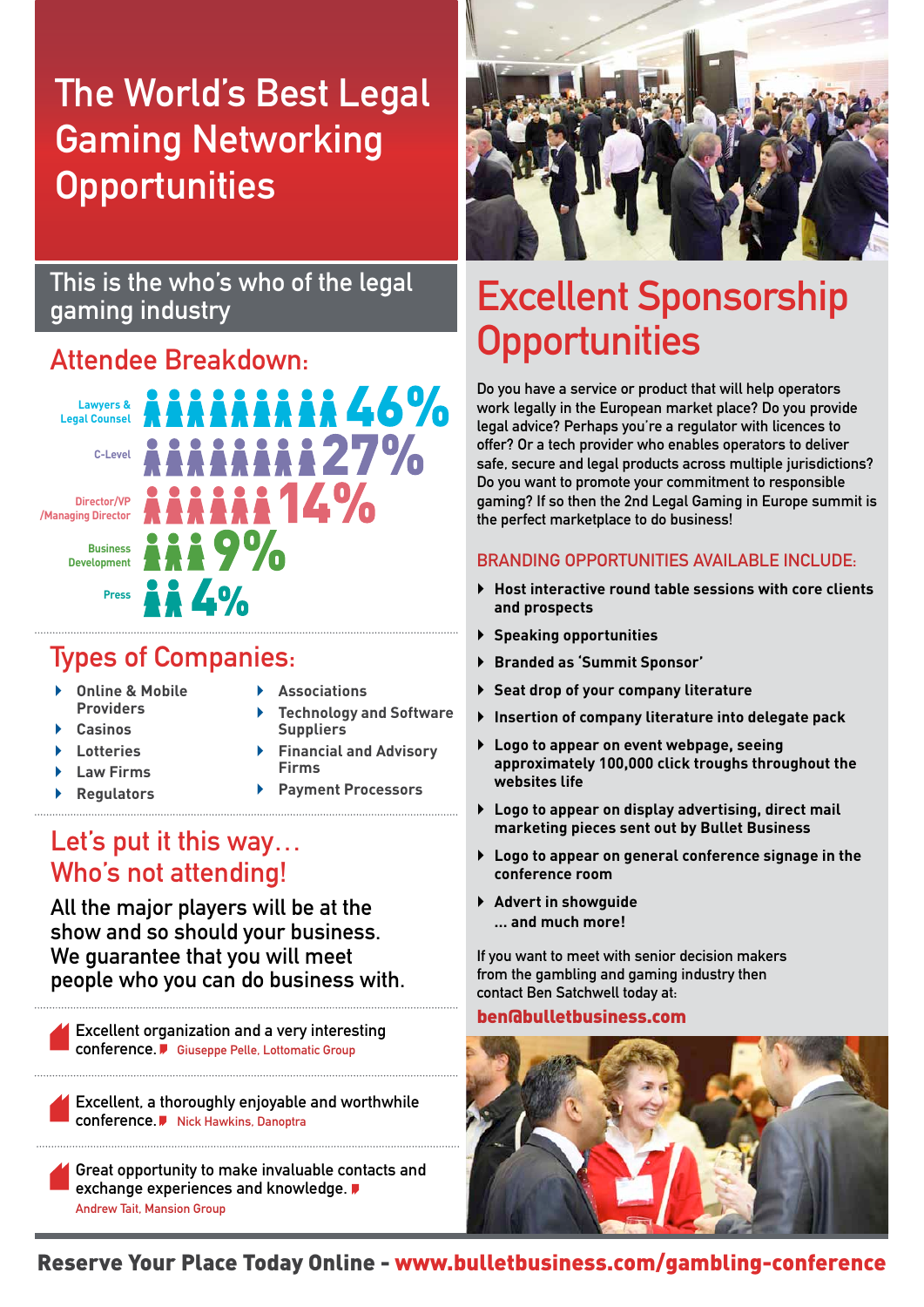

| <b>1. SELECT YOUR REGISTRATION PACKAGE</b>                                                                                                        |                                                       |                                          |                             |                                                                                   |
|---------------------------------------------------------------------------------------------------------------------------------------------------|-------------------------------------------------------|------------------------------------------|-----------------------------|-----------------------------------------------------------------------------------|
| Pass Type                                                                                                                                         | <b>SUPER</b><br><b>EARLYBIRD</b><br>(Expires 5th Nov) | <b>EARLYBIRD</b><br>(Expires 3rd<br>Dec) | <b>FULL</b><br><b>PRICE</b> | <b>Hotel Discounts</b><br>We have negotiated<br>special room rates at the         |
| <b>Platinum Pass</b><br><b>Full access to all conference sessions</b><br><b>Networking lunch and coffee breaks</b>                                | £1195                                                 | £1295                                    | £1495                       | hotel. Reservation and<br>price details will be sent<br>to you when you register. |
| <b>Evening drinks reception</b><br>Online access to all summit audio post conference                                                              | $+VAT$                                                | $+VAT$                                   | $+VAT$                      | <b>BOOK YOUR</b>                                                                  |
| <b>Gold Pass</b><br><b>Full access to all conference sessions</b><br><b>Networking lunch and coffee breaks</b><br><b>Evening drinks reception</b> | £1095<br>$+VAT$                                       | £1195<br>$+VAT$                          | £1395<br>$+VAT$             | <b>TICKET EARLY</b><br><b>AND MAKE</b><br><b>HUGE SAVINGS!</b>                    |

## Group Discounts

Take advantage of Bullet Business's unique team discounts. The more people you bring the more money your company saves and the more it gains in knowledge building.

**Contact the Bullet Business team on +44 207 375 7245 or email info@bulletbusiness.com to make big savings!**

### **2. Enter Attendee details**

| Mr/Mrs/Ms/Dr: | First name: | Last name:      |          |
|---------------|-------------|-----------------|----------|
|               |             | Position/Title: |          |
| Company:      |             |                 |          |
| Telephone:    | Fax:        | Email:          |          |
| Address:      |             | Zipcode:        | Country: |

| <b>3. PAYMENT OPTIONS</b>                                   |                     |
|-------------------------------------------------------------|---------------------|
| I enclose a check/draft for:                                | Credit card number: |
| (Payable to FC Business Intelligence Ltd)                   | Expiry date:        |
| Please invoice my company:                                  | Security number:    |
| Purchase Order Number:                                      | Name on card:       |
| Visa<br>Please charge my credit card.<br>Mastercard<br>Amex | Signature:          |

## FAX THIS FORM BACK TO **+44 207 375 7576**

TERMS & CONDITIONS Places are transferable without any charge. Cancellations before 11th December 2010 incur an administrative charge of 25%. If you cancel your registration after 11th December 2010 we will be obliged to charge you the full fee. Please note - you must notify FC Business Intelligence (holding company of Bullet Business) in writing of a cancellation, or we will be obliged to charge you the full fee. The organisers reserve the right to make changes to the programme without notice. All prices

displayed are exclusive of VAT unless otherwise stated but, VAT will be charged, where applicable, at the prevailing rate on the invoice date and the relevant details will appear on the invoice. FC Business Intelligence takes every care to ensure that prices quoted are correct at time of publishing however, bookings will only be accepted if there is no material error in the price advertised on the website. Designed by The Creative Tree, www.thecreativetree.co.uk.